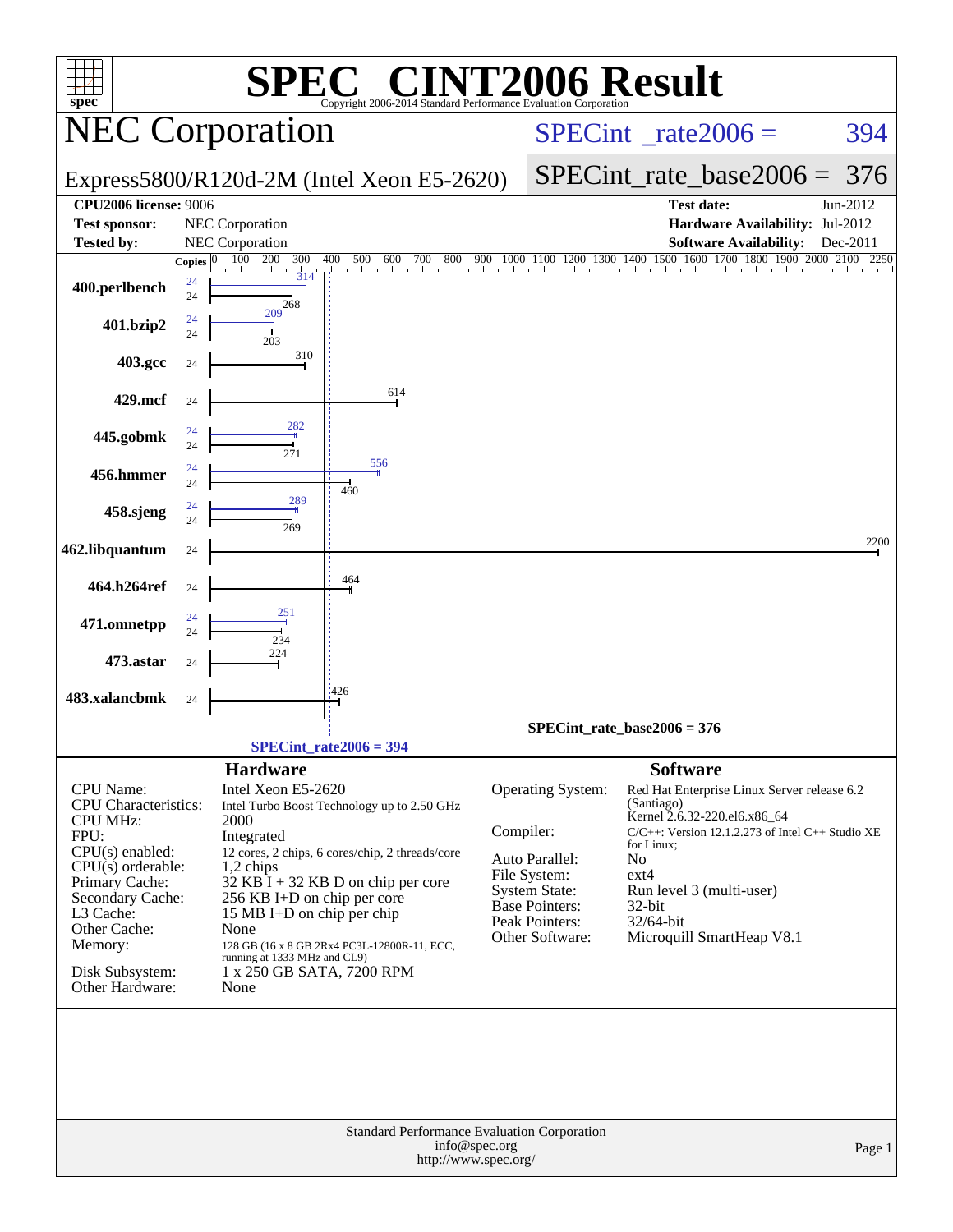

# NEC Corporation

SPECint rate $2006 = 394$ 

Express5800/R120d-2M (Intel Xeon E5-2620)

[SPECint\\_rate\\_base2006 =](http://www.spec.org/auto/cpu2006/Docs/result-fields.html#SPECintratebase2006) 376

**[CPU2006 license:](http://www.spec.org/auto/cpu2006/Docs/result-fields.html#CPU2006license)** 9006 **[Test date:](http://www.spec.org/auto/cpu2006/Docs/result-fields.html#Testdate)** Jun-2012 **[Test sponsor:](http://www.spec.org/auto/cpu2006/Docs/result-fields.html#Testsponsor)** NEC Corporation **[Hardware Availability:](http://www.spec.org/auto/cpu2006/Docs/result-fields.html#HardwareAvailability)** Jul-2012 **[Tested by:](http://www.spec.org/auto/cpu2006/Docs/result-fields.html#Testedby)** NEC Corporation **[Software Availability:](http://www.spec.org/auto/cpu2006/Docs/result-fields.html#SoftwareAvailability)** Dec-2011

#### **[Results Table](http://www.spec.org/auto/cpu2006/Docs/result-fields.html#ResultsTable)**

|                                                                                                          | <b>Base</b>   |                |       |                |                 |                |             | <b>Peak</b>   |                |              |                |              |                |              |
|----------------------------------------------------------------------------------------------------------|---------------|----------------|-------|----------------|-----------------|----------------|-------------|---------------|----------------|--------------|----------------|--------------|----------------|--------------|
| <b>Benchmark</b>                                                                                         | <b>Copies</b> | <b>Seconds</b> | Ratio | <b>Seconds</b> | Ratio           | <b>Seconds</b> | Ratio       | <b>Copies</b> | <b>Seconds</b> | <b>Ratio</b> | <b>Seconds</b> | <b>Ratio</b> | <b>Seconds</b> | <b>Ratio</b> |
| 400.perlbench                                                                                            | 24            | 876            | 268   | 876            | 268             | 876            | 268         | 24            | 747            | 314          | 743            | 315          | 746            | 314          |
| 401.bzip2                                                                                                | 24            | 1141           | 203   | 1147           | 202             | 1141           | 203         | 24            | 1111           | 209          | 1107           | 209          | 1105           | 210          |
| $403.\mathrm{gcc}$                                                                                       | 24            | 620            | 312   | 624            | 31 <sub>0</sub> | 623            | 310         | 24            | 620            | 312          | 624            | 310          | 623            | <b>310</b>   |
| $429$ .mcf                                                                                               | 24            | 357            | 613   | 356            | 614             | 356            | 615         | 24            | 357            | 613          | 356            | 614          | 356            | 615          |
| $445$ .gobmk                                                                                             | 24            | 931            | 271   | 921            | 273             | 931            | 271         | 24            | 911            | 276          | 882            | 285          | 892            | 282          |
| 456.hmmer                                                                                                | 24            | 487            | 460   | 489            | 458             | 486            | 460         | 24            | 403            | 556          | 402            | 556          | 406            | 551          |
| $458$ .sjeng                                                                                             | 24            | 1077           | 270   | 1078           | 269             | 1078           | 269         | 24            | 1033           | 281          | 1005           | 289          | 1006           | <u>289</u>   |
| 462.libquantum                                                                                           | 24            | 226            | 2200  | 226            | 2200            | 226            | <b>2200</b> | 24            | 226            | 2200         | 226            | 2200         | 226            | 2200         |
| 464.h264ref                                                                                              | 24            | 1156           | 460   | 1145           | 464             | 1145           | 464         | 24            | 1156           | 460          | 1145           | 464          | 1145           | 464          |
| 471.omnetpp                                                                                              | 24            | 641            | 234   | 641            | 234             | 642            | 234         | 24            | 599            | 251          | 598            | 251          | 597            | 251          |
| 473.astar                                                                                                | 24            | 752            | 224   | 747            | 226             | 752            | 224         | 24            | 752            | 224          | 747            | 226          | 752            | 224          |
| 483.xalancbmk                                                                                            | 24            | 388            | 427   | 389            | 426             | 392            | 422         | 24            | 388            | 427          | 389            | 426          | 392            | 422          |
| Results appear in the order in which they were run. Bold underlined text indicates a median measurement. |               |                |       |                |                 |                |             |               |                |              |                |              |                |              |

#### **[Submit Notes](http://www.spec.org/auto/cpu2006/Docs/result-fields.html#SubmitNotes)**

 The numactl mechanism was used to bind copies to processors. The config file option 'submit' was used to generate numactl commands to bind each copy to a specific processor. For details, please see the config file.

#### **[Operating System Notes](http://www.spec.org/auto/cpu2006/Docs/result-fields.html#OperatingSystemNotes)**

Stack size set to unlimited using "ulimit -s unlimited"

#### **[Platform Notes](http://www.spec.org/auto/cpu2006/Docs/result-fields.html#PlatformNotes)**

 BIOS Settings: Energy Performance: Performance

#### **[General Notes](http://www.spec.org/auto/cpu2006/Docs/result-fields.html#GeneralNotes)**

Environment variables set by runspec before the start of the run: LD\_LIBRARY\_PATH = "/home/cpu2006/libs/32:/home/cpu2006/libs/64"

 The Express5800/R120d-1M and the Express5800/R120d-2M models are electronically equivalent. The results have been measured on the Express5800/R120d-2M model.

 Added glibc-static-2.12-1.47.el6.x86\_64.rpm to enable static linking

Transparent Huge Pages enabled with:

Continued on next page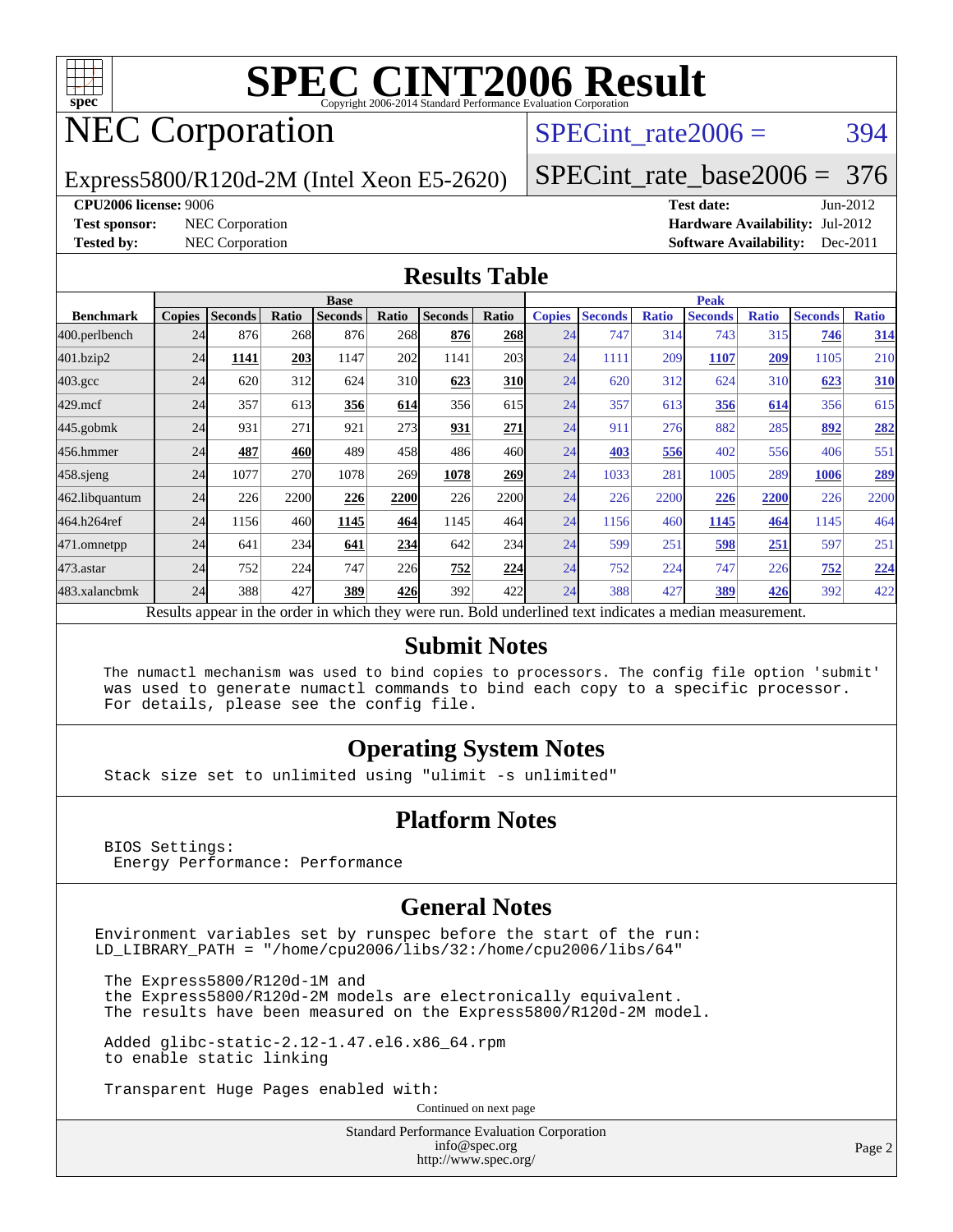

# NEC Corporation

SPECint rate $2006 = 394$ 

Express5800/R120d-2M (Intel Xeon E5-2620)

[SPECint\\_rate\\_base2006 =](http://www.spec.org/auto/cpu2006/Docs/result-fields.html#SPECintratebase2006) 376

**[Test sponsor:](http://www.spec.org/auto/cpu2006/Docs/result-fields.html#Testsponsor)** NEC Corporation **[Hardware Availability:](http://www.spec.org/auto/cpu2006/Docs/result-fields.html#HardwareAvailability)** Jul-2012

**[CPU2006 license:](http://www.spec.org/auto/cpu2006/Docs/result-fields.html#CPU2006license)** 9006 **[Test date:](http://www.spec.org/auto/cpu2006/Docs/result-fields.html#Testdate)** Jun-2012 **[Tested by:](http://www.spec.org/auto/cpu2006/Docs/result-fields.html#Testedby)** NEC Corporation **[Software Availability:](http://www.spec.org/auto/cpu2006/Docs/result-fields.html#SoftwareAvailability)** Dec-2011

#### **[General Notes \(Continued\)](http://www.spec.org/auto/cpu2006/Docs/result-fields.html#GeneralNotes)**

 echo always > /sys/kernel/mm/redhat\_transparent\_hugepage/enabled Filesystem page cache cleared with: echo 1> /proc/sys/vm/drop\_caches runspec command invoked through numactl i.e.: numactl --interleave=all runspec <etc>

**[Base Compiler Invocation](http://www.spec.org/auto/cpu2006/Docs/result-fields.html#BaseCompilerInvocation)**

[C benchmarks](http://www.spec.org/auto/cpu2006/Docs/result-fields.html#Cbenchmarks): [icc -m32](http://www.spec.org/cpu2006/results/res2012q3/cpu2006-20120712-23654.flags.html#user_CCbase_intel_icc_5ff4a39e364c98233615fdd38438c6f2)

[C++ benchmarks:](http://www.spec.org/auto/cpu2006/Docs/result-fields.html#CXXbenchmarks) [icpc -m32](http://www.spec.org/cpu2006/results/res2012q3/cpu2006-20120712-23654.flags.html#user_CXXbase_intel_icpc_4e5a5ef1a53fd332b3c49e69c3330699)

#### **[Base Portability Flags](http://www.spec.org/auto/cpu2006/Docs/result-fields.html#BasePortabilityFlags)**

 400.perlbench: [-DSPEC\\_CPU\\_LINUX\\_IA32](http://www.spec.org/cpu2006/results/res2012q3/cpu2006-20120712-23654.flags.html#b400.perlbench_baseCPORTABILITY_DSPEC_CPU_LINUX_IA32) 462.libquantum: [-DSPEC\\_CPU\\_LINUX](http://www.spec.org/cpu2006/results/res2012q3/cpu2006-20120712-23654.flags.html#b462.libquantum_baseCPORTABILITY_DSPEC_CPU_LINUX) 483.xalancbmk: [-DSPEC\\_CPU\\_LINUX](http://www.spec.org/cpu2006/results/res2012q3/cpu2006-20120712-23654.flags.html#b483.xalancbmk_baseCXXPORTABILITY_DSPEC_CPU_LINUX)

#### **[Base Optimization Flags](http://www.spec.org/auto/cpu2006/Docs/result-fields.html#BaseOptimizationFlags)**

[C benchmarks](http://www.spec.org/auto/cpu2006/Docs/result-fields.html#Cbenchmarks): [-xSSE4.2](http://www.spec.org/cpu2006/results/res2012q3/cpu2006-20120712-23654.flags.html#user_CCbase_f-xSSE42_f91528193cf0b216347adb8b939d4107) [-ipo](http://www.spec.org/cpu2006/results/res2012q3/cpu2006-20120712-23654.flags.html#user_CCbase_f-ipo) [-O3](http://www.spec.org/cpu2006/results/res2012q3/cpu2006-20120712-23654.flags.html#user_CCbase_f-O3) [-no-prec-div](http://www.spec.org/cpu2006/results/res2012q3/cpu2006-20120712-23654.flags.html#user_CCbase_f-no-prec-div) [-opt-prefetch](http://www.spec.org/cpu2006/results/res2012q3/cpu2006-20120712-23654.flags.html#user_CCbase_f-opt-prefetch) [-opt-mem-layout-trans=3](http://www.spec.org/cpu2006/results/res2012q3/cpu2006-20120712-23654.flags.html#user_CCbase_f-opt-mem-layout-trans_a7b82ad4bd7abf52556d4961a2ae94d5)

[C++ benchmarks:](http://www.spec.org/auto/cpu2006/Docs/result-fields.html#CXXbenchmarks) [-xSSE4.2](http://www.spec.org/cpu2006/results/res2012q3/cpu2006-20120712-23654.flags.html#user_CXXbase_f-xSSE42_f91528193cf0b216347adb8b939d4107) [-ipo](http://www.spec.org/cpu2006/results/res2012q3/cpu2006-20120712-23654.flags.html#user_CXXbase_f-ipo) [-O3](http://www.spec.org/cpu2006/results/res2012q3/cpu2006-20120712-23654.flags.html#user_CXXbase_f-O3) [-no-prec-div](http://www.spec.org/cpu2006/results/res2012q3/cpu2006-20120712-23654.flags.html#user_CXXbase_f-no-prec-div) [-opt-prefetch](http://www.spec.org/cpu2006/results/res2012q3/cpu2006-20120712-23654.flags.html#user_CXXbase_f-opt-prefetch) [-opt-mem-layout-trans=3](http://www.spec.org/cpu2006/results/res2012q3/cpu2006-20120712-23654.flags.html#user_CXXbase_f-opt-mem-layout-trans_a7b82ad4bd7abf52556d4961a2ae94d5) [-Wl,-z,muldefs](http://www.spec.org/cpu2006/results/res2012q3/cpu2006-20120712-23654.flags.html#user_CXXbase_link_force_multiple1_74079c344b956b9658436fd1b6dd3a8a) [-L/opt/SmartHeap\\_8.1/lib -lsmartheap](http://www.spec.org/cpu2006/results/res2012q3/cpu2006-20120712-23654.flags.html#user_CXXbase_SmartHeap_d5ba4dfc9de25d3c657c7de7476e66c5)

#### **[Base Other Flags](http://www.spec.org/auto/cpu2006/Docs/result-fields.html#BaseOtherFlags)**

[C benchmarks](http://www.spec.org/auto/cpu2006/Docs/result-fields.html#Cbenchmarks):

403.gcc: [-Dalloca=\\_alloca](http://www.spec.org/cpu2006/results/res2012q3/cpu2006-20120712-23654.flags.html#b403.gcc_baseEXTRA_CFLAGS_Dalloca_be3056838c12de2578596ca5467af7f3)

### **[Peak Compiler Invocation](http://www.spec.org/auto/cpu2006/Docs/result-fields.html#PeakCompilerInvocation)**

[C benchmarks \(except as noted below\)](http://www.spec.org/auto/cpu2006/Docs/result-fields.html#Cbenchmarksexceptasnotedbelow): [icc -m32](http://www.spec.org/cpu2006/results/res2012q3/cpu2006-20120712-23654.flags.html#user_CCpeak_intel_icc_5ff4a39e364c98233615fdd38438c6f2)

400.perlbench: [icc -m64](http://www.spec.org/cpu2006/results/res2012q3/cpu2006-20120712-23654.flags.html#user_peakCCLD400_perlbench_intel_icc_64bit_bda6cc9af1fdbb0edc3795bac97ada53)

Continued on next page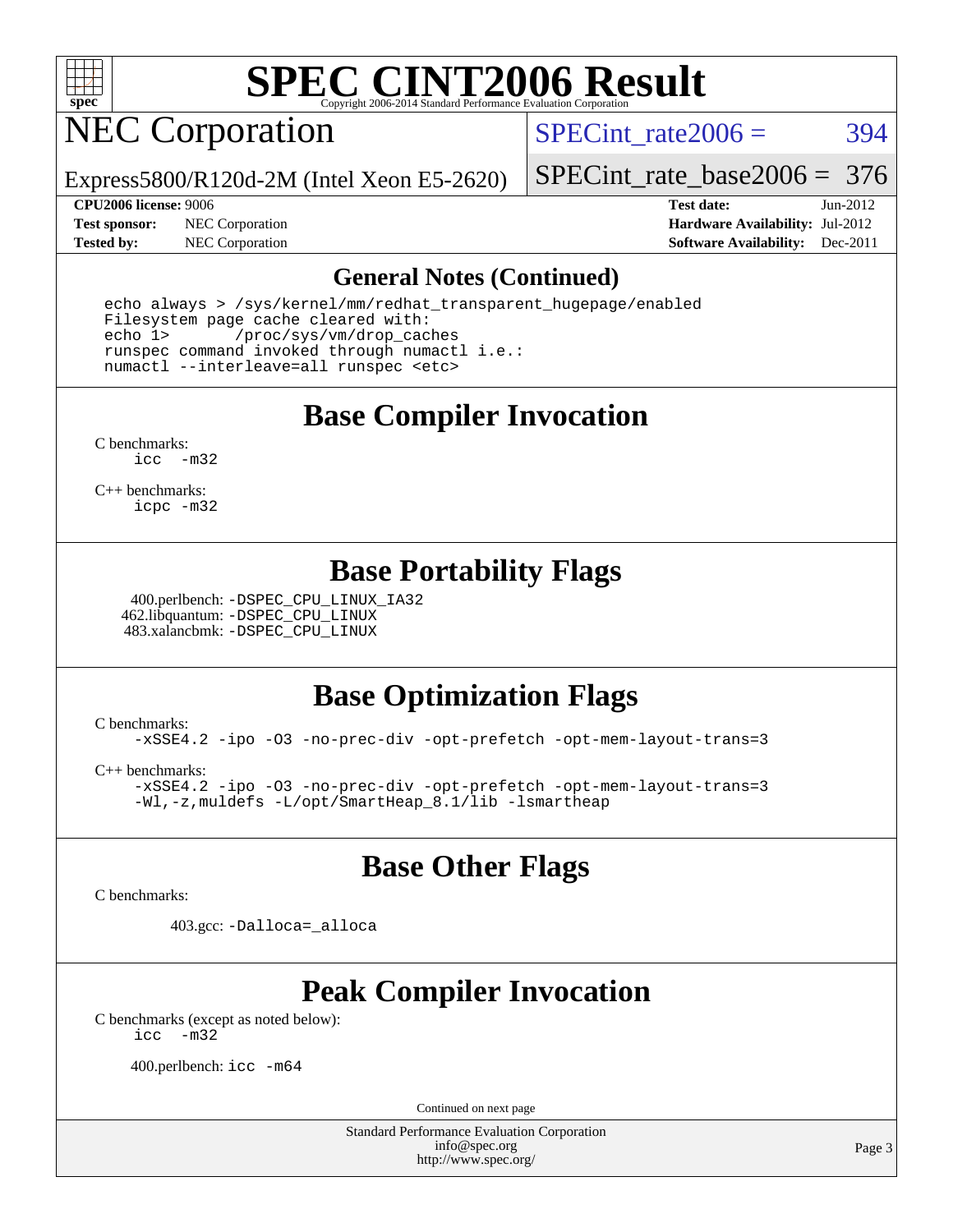

NEC Corporation

SPECint rate $2006 = 394$ 

Express5800/R120d-2M (Intel Xeon E5-2620)

[SPECint\\_rate\\_base2006 =](http://www.spec.org/auto/cpu2006/Docs/result-fields.html#SPECintratebase2006) 376

**[CPU2006 license:](http://www.spec.org/auto/cpu2006/Docs/result-fields.html#CPU2006license)** 9006 **[Test date:](http://www.spec.org/auto/cpu2006/Docs/result-fields.html#Testdate)** Jun-2012 **[Test sponsor:](http://www.spec.org/auto/cpu2006/Docs/result-fields.html#Testsponsor)** NEC Corporation **[Hardware Availability:](http://www.spec.org/auto/cpu2006/Docs/result-fields.html#HardwareAvailability)** Jul-2012 **[Tested by:](http://www.spec.org/auto/cpu2006/Docs/result-fields.html#Testedby)** NEC Corporation **[Software Availability:](http://www.spec.org/auto/cpu2006/Docs/result-fields.html#SoftwareAvailability)** Dec-2011

## **[Peak Compiler Invocation \(Continued\)](http://www.spec.org/auto/cpu2006/Docs/result-fields.html#PeakCompilerInvocation)**

401.bzip2: [icc -m64](http://www.spec.org/cpu2006/results/res2012q3/cpu2006-20120712-23654.flags.html#user_peakCCLD401_bzip2_intel_icc_64bit_bda6cc9af1fdbb0edc3795bac97ada53)

456.hmmer: [icc -m64](http://www.spec.org/cpu2006/results/res2012q3/cpu2006-20120712-23654.flags.html#user_peakCCLD456_hmmer_intel_icc_64bit_bda6cc9af1fdbb0edc3795bac97ada53)

 $458 \text{.}$ sjeng: icc  $-\text{m64}$ 

[C++ benchmarks:](http://www.spec.org/auto/cpu2006/Docs/result-fields.html#CXXbenchmarks)

[icpc -m32](http://www.spec.org/cpu2006/results/res2012q3/cpu2006-20120712-23654.flags.html#user_CXXpeak_intel_icpc_4e5a5ef1a53fd332b3c49e69c3330699)

**[Peak Portability Flags](http://www.spec.org/auto/cpu2006/Docs/result-fields.html#PeakPortabilityFlags)**

 400.perlbench: [-DSPEC\\_CPU\\_LP64](http://www.spec.org/cpu2006/results/res2012q3/cpu2006-20120712-23654.flags.html#b400.perlbench_peakCPORTABILITY_DSPEC_CPU_LP64) [-DSPEC\\_CPU\\_LINUX\\_X64](http://www.spec.org/cpu2006/results/res2012q3/cpu2006-20120712-23654.flags.html#b400.perlbench_peakCPORTABILITY_DSPEC_CPU_LINUX_X64) 401.bzip2: [-DSPEC\\_CPU\\_LP64](http://www.spec.org/cpu2006/results/res2012q3/cpu2006-20120712-23654.flags.html#suite_peakCPORTABILITY401_bzip2_DSPEC_CPU_LP64) 456.hmmer: [-DSPEC\\_CPU\\_LP64](http://www.spec.org/cpu2006/results/res2012q3/cpu2006-20120712-23654.flags.html#suite_peakCPORTABILITY456_hmmer_DSPEC_CPU_LP64) 458.sjeng: [-DSPEC\\_CPU\\_LP64](http://www.spec.org/cpu2006/results/res2012q3/cpu2006-20120712-23654.flags.html#suite_peakCPORTABILITY458_sjeng_DSPEC_CPU_LP64) 462.libquantum: [-DSPEC\\_CPU\\_LINUX](http://www.spec.org/cpu2006/results/res2012q3/cpu2006-20120712-23654.flags.html#b462.libquantum_peakCPORTABILITY_DSPEC_CPU_LINUX) 483.xalancbmk: [-DSPEC\\_CPU\\_LINUX](http://www.spec.org/cpu2006/results/res2012q3/cpu2006-20120712-23654.flags.html#b483.xalancbmk_peakCXXPORTABILITY_DSPEC_CPU_LINUX)

### **[Peak Optimization Flags](http://www.spec.org/auto/cpu2006/Docs/result-fields.html#PeakOptimizationFlags)**

[C benchmarks](http://www.spec.org/auto/cpu2006/Docs/result-fields.html#Cbenchmarks):

 400.perlbench: [-xSSE4.2](http://www.spec.org/cpu2006/results/res2012q3/cpu2006-20120712-23654.flags.html#user_peakPASS2_CFLAGSPASS2_LDCFLAGS400_perlbench_f-xSSE42_f91528193cf0b216347adb8b939d4107)(pass 2) [-prof-gen](http://www.spec.org/cpu2006/results/res2012q3/cpu2006-20120712-23654.flags.html#user_peakPASS1_CFLAGSPASS1_LDCFLAGS400_perlbench_prof_gen_e43856698f6ca7b7e442dfd80e94a8fc)(pass 1) [-ipo](http://www.spec.org/cpu2006/results/res2012q3/cpu2006-20120712-23654.flags.html#user_peakPASS2_CFLAGSPASS2_LDCFLAGS400_perlbench_f-ipo)(pass 2) [-O3](http://www.spec.org/cpu2006/results/res2012q3/cpu2006-20120712-23654.flags.html#user_peakPASS2_CFLAGSPASS2_LDCFLAGS400_perlbench_f-O3)(pass 2) [-no-prec-div](http://www.spec.org/cpu2006/results/res2012q3/cpu2006-20120712-23654.flags.html#user_peakPASS2_CFLAGSPASS2_LDCFLAGS400_perlbench_f-no-prec-div)(pass 2) [-prof-use](http://www.spec.org/cpu2006/results/res2012q3/cpu2006-20120712-23654.flags.html#user_peakPASS2_CFLAGSPASS2_LDCFLAGS400_perlbench_prof_use_bccf7792157ff70d64e32fe3e1250b55)(pass 2) [-auto-ilp32](http://www.spec.org/cpu2006/results/res2012q3/cpu2006-20120712-23654.flags.html#user_peakCOPTIMIZE400_perlbench_f-auto-ilp32) 401.bzip2: [-xSSE4.2](http://www.spec.org/cpu2006/results/res2012q3/cpu2006-20120712-23654.flags.html#user_peakPASS2_CFLAGSPASS2_LDCFLAGS401_bzip2_f-xSSE42_f91528193cf0b216347adb8b939d4107)(pass 2) [-prof-gen](http://www.spec.org/cpu2006/results/res2012q3/cpu2006-20120712-23654.flags.html#user_peakPASS1_CFLAGSPASS1_LDCFLAGS401_bzip2_prof_gen_e43856698f6ca7b7e442dfd80e94a8fc)(pass 1) [-ipo](http://www.spec.org/cpu2006/results/res2012q3/cpu2006-20120712-23654.flags.html#user_peakPASS2_CFLAGSPASS2_LDCFLAGS401_bzip2_f-ipo)(pass 2) [-O3](http://www.spec.org/cpu2006/results/res2012q3/cpu2006-20120712-23654.flags.html#user_peakPASS2_CFLAGSPASS2_LDCFLAGS401_bzip2_f-O3)(pass 2) [-no-prec-div](http://www.spec.org/cpu2006/results/res2012q3/cpu2006-20120712-23654.flags.html#user_peakPASS2_CFLAGSPASS2_LDCFLAGS401_bzip2_f-no-prec-div)(pass 2) [-prof-use](http://www.spec.org/cpu2006/results/res2012q3/cpu2006-20120712-23654.flags.html#user_peakPASS2_CFLAGSPASS2_LDCFLAGS401_bzip2_prof_use_bccf7792157ff70d64e32fe3e1250b55)(pass 2) [-opt-prefetch](http://www.spec.org/cpu2006/results/res2012q3/cpu2006-20120712-23654.flags.html#user_peakCOPTIMIZE401_bzip2_f-opt-prefetch) [-auto-ilp32](http://www.spec.org/cpu2006/results/res2012q3/cpu2006-20120712-23654.flags.html#user_peakCOPTIMIZE401_bzip2_f-auto-ilp32) [-ansi-alias](http://www.spec.org/cpu2006/results/res2012q3/cpu2006-20120712-23654.flags.html#user_peakCOPTIMIZE401_bzip2_f-ansi-alias)  $403.\text{gcc: basepeak}$  = yes  $429$ .mcf: basepeak = yes 445.gobmk: [-xSSE4.2](http://www.spec.org/cpu2006/results/res2012q3/cpu2006-20120712-23654.flags.html#user_peakPASS2_CFLAGSPASS2_LDCFLAGS445_gobmk_f-xSSE42_f91528193cf0b216347adb8b939d4107)(pass 2) [-prof-gen](http://www.spec.org/cpu2006/results/res2012q3/cpu2006-20120712-23654.flags.html#user_peakPASS1_CFLAGSPASS1_LDCFLAGS445_gobmk_prof_gen_e43856698f6ca7b7e442dfd80e94a8fc)(pass 1) [-prof-use](http://www.spec.org/cpu2006/results/res2012q3/cpu2006-20120712-23654.flags.html#user_peakPASS2_CFLAGSPASS2_LDCFLAGS445_gobmk_prof_use_bccf7792157ff70d64e32fe3e1250b55)(pass 2) [-ansi-alias](http://www.spec.org/cpu2006/results/res2012q3/cpu2006-20120712-23654.flags.html#user_peakCOPTIMIZE445_gobmk_f-ansi-alias) [-opt-mem-layout-trans=3](http://www.spec.org/cpu2006/results/res2012q3/cpu2006-20120712-23654.flags.html#user_peakCOPTIMIZE445_gobmk_f-opt-mem-layout-trans_a7b82ad4bd7abf52556d4961a2ae94d5) 456.hmmer: [-xSSE4.2](http://www.spec.org/cpu2006/results/res2012q3/cpu2006-20120712-23654.flags.html#user_peakCOPTIMIZE456_hmmer_f-xSSE42_f91528193cf0b216347adb8b939d4107) [-ipo](http://www.spec.org/cpu2006/results/res2012q3/cpu2006-20120712-23654.flags.html#user_peakCOPTIMIZE456_hmmer_f-ipo) [-O3](http://www.spec.org/cpu2006/results/res2012q3/cpu2006-20120712-23654.flags.html#user_peakCOPTIMIZE456_hmmer_f-O3) [-no-prec-div](http://www.spec.org/cpu2006/results/res2012q3/cpu2006-20120712-23654.flags.html#user_peakCOPTIMIZE456_hmmer_f-no-prec-div) [-unroll2](http://www.spec.org/cpu2006/results/res2012q3/cpu2006-20120712-23654.flags.html#user_peakCOPTIMIZE456_hmmer_f-unroll_784dae83bebfb236979b41d2422d7ec2) [-auto-ilp32](http://www.spec.org/cpu2006/results/res2012q3/cpu2006-20120712-23654.flags.html#user_peakCOPTIMIZE456_hmmer_f-auto-ilp32) 458.sjeng: [-xSSE4.2](http://www.spec.org/cpu2006/results/res2012q3/cpu2006-20120712-23654.flags.html#user_peakPASS2_CFLAGSPASS2_LDCFLAGS458_sjeng_f-xSSE42_f91528193cf0b216347adb8b939d4107)(pass 2) [-prof-gen](http://www.spec.org/cpu2006/results/res2012q3/cpu2006-20120712-23654.flags.html#user_peakPASS1_CFLAGSPASS1_LDCFLAGS458_sjeng_prof_gen_e43856698f6ca7b7e442dfd80e94a8fc)(pass 1) [-ipo](http://www.spec.org/cpu2006/results/res2012q3/cpu2006-20120712-23654.flags.html#user_peakPASS2_CFLAGSPASS2_LDCFLAGS458_sjeng_f-ipo)(pass 2) [-O3](http://www.spec.org/cpu2006/results/res2012q3/cpu2006-20120712-23654.flags.html#user_peakPASS2_CFLAGSPASS2_LDCFLAGS458_sjeng_f-O3)(pass 2) [-no-prec-div](http://www.spec.org/cpu2006/results/res2012q3/cpu2006-20120712-23654.flags.html#user_peakPASS2_CFLAGSPASS2_LDCFLAGS458_sjeng_f-no-prec-div)(pass 2) [-prof-use](http://www.spec.org/cpu2006/results/res2012q3/cpu2006-20120712-23654.flags.html#user_peakPASS2_CFLAGSPASS2_LDCFLAGS458_sjeng_prof_use_bccf7792157ff70d64e32fe3e1250b55)(pass 2) [-unroll4](http://www.spec.org/cpu2006/results/res2012q3/cpu2006-20120712-23654.flags.html#user_peakCOPTIMIZE458_sjeng_f-unroll_4e5e4ed65b7fd20bdcd365bec371b81f) [-auto-ilp32](http://www.spec.org/cpu2006/results/res2012q3/cpu2006-20120712-23654.flags.html#user_peakCOPTIMIZE458_sjeng_f-auto-ilp32) 462.libquantum: basepeak = yes

Continued on next page